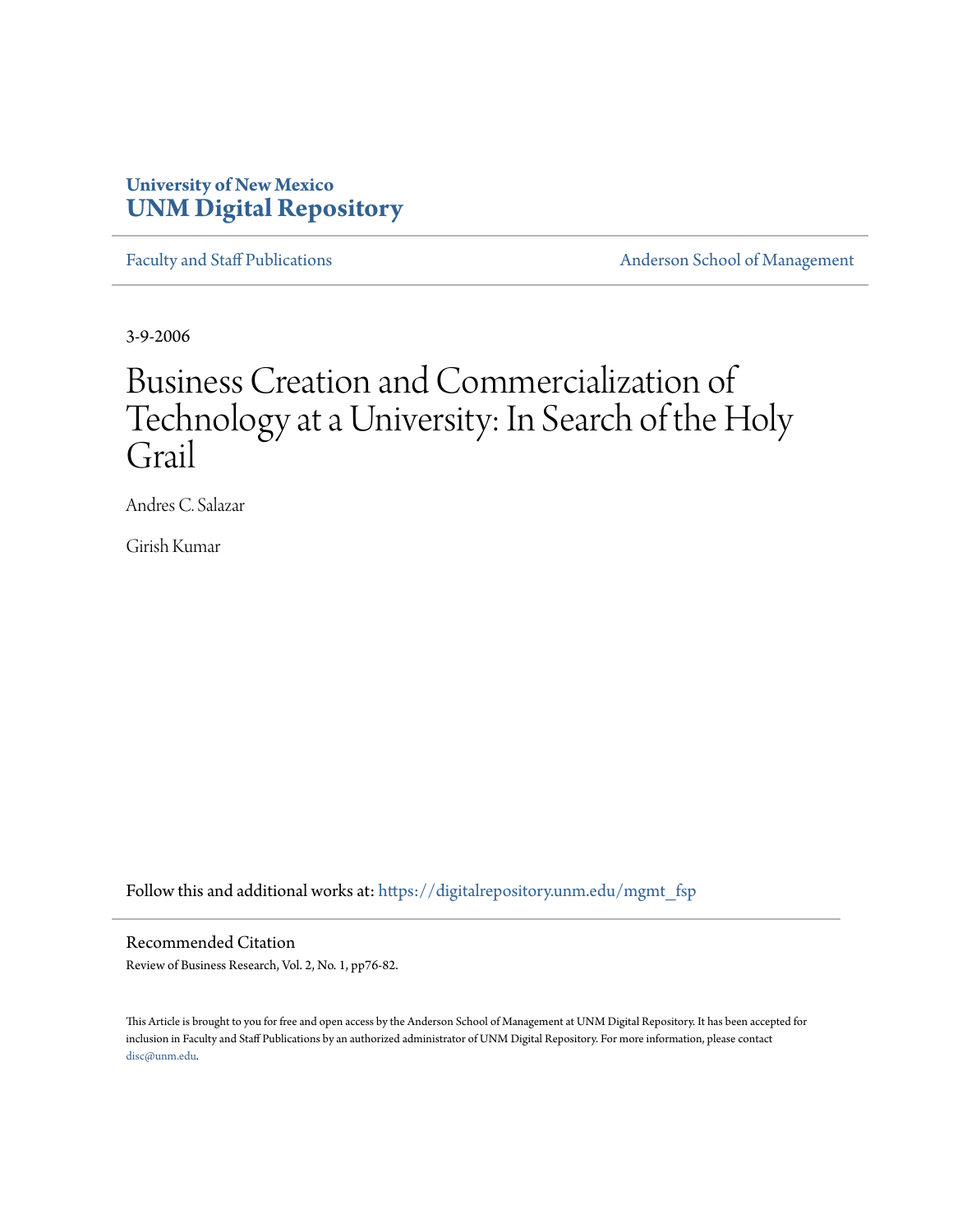#### **BUSINESS CREATION AND COMMERCIALIZATION OF TECHNOLOGY AT A UNIVERSITY: IN SEARCH OF THE HOLY GRAIL**

Andres C. Salazar, University of New Mexico, Albuquerque, NM, USA Girish Kumar, University of New Mexico, Albuquerque, NM, USA

#### **ABSTRACT**

*The research mission of the university along with federal funding support has led to many technological discoveries that the Bayh-Dole Act of 1980 was intended to help commercialize and create a new revenue stream for higher education. After twenty-four years, apart from a handful of exceptions, the efforts of many universities have yielded disappointing results in licensing revenue, commercialization and business and job creation. This paper summarizes several reasons that have been proposed in the literature for the notable lack of success and proposes process models that may lead to a better understanding of the factors that contribute to commercializability. In addition, a list of best practices in the commercialization of technology at universities is reviewed. The importance of this subject emanates from the pressure, especially at public universities, to find new revenue sources and to actively participate in regional economic development*.

#### **1. INNOVATION AT THE UNIVERSITY**

Although the university had always fostered and supported technological research among its faculty, students and researchers, it was not until the Bayh-Dole Act of 1980 that a clear signal was given to the universities that:

(a) the intellectual property developed under federal funding belonged to the university;

(b) the university could now exploit that technology and thus create a new revenue source, especially in the case of public universities who were experiencing decreases in public funding; (Selingo, 2003) (Zemsky, 2003)

(c) the university in licensing its technology to commercial and industrial entities could now become a technology transfer agent for intellectual property generated by taxpayer dollars.

A few universities – Georgia Tech, Renesselaer Polytechnic among others - immediately capitalized on the opportunity and laid out plans for encouraging faculty, students and researchers to generate disclosures. A patent process was put in place to first assess the commercial value of the disclosures and then to apply for patent protection for those discoveries worthy of commercialization. An indirect consequence of the tech transfer activities at universities is a surge of interest in technology-based entrepreneurship in both the classroom and in the research laboratory. Traditionally, entrepreneurship study was a domain of economists or of the business school. Since 1980, the schools of engineering, health sciences, agriculture and arts and sciences at many universities have led the way in establishing centers of technological entrepreneurship. In many cases, these centers have had the support of regional economic development agencies that see the creation of jobs and revitalization of the economy in the serving area of the university. The university and its resources of a tech transfer office, entrepreneurially-minded faculty, researchers and students and regional investment sources have teamed up to create companies with extensive support from the university in the form of licensing deals, leave of absence from teaching or research duties, and incubator services such as business planning, market research, management training and mentoring programs.

#### **2. COMMERCIALIZATION INITIATIVES**

Although the primary duty of the tech transfer office at a university was envisioned to be the licensing of technology, it was not long before the newly established office realized that a marketing and sales effort was required before any licensing deal could be closed. Figure 1 illustrates the process that a discovery from university research follows on its way to a possible licensing deal.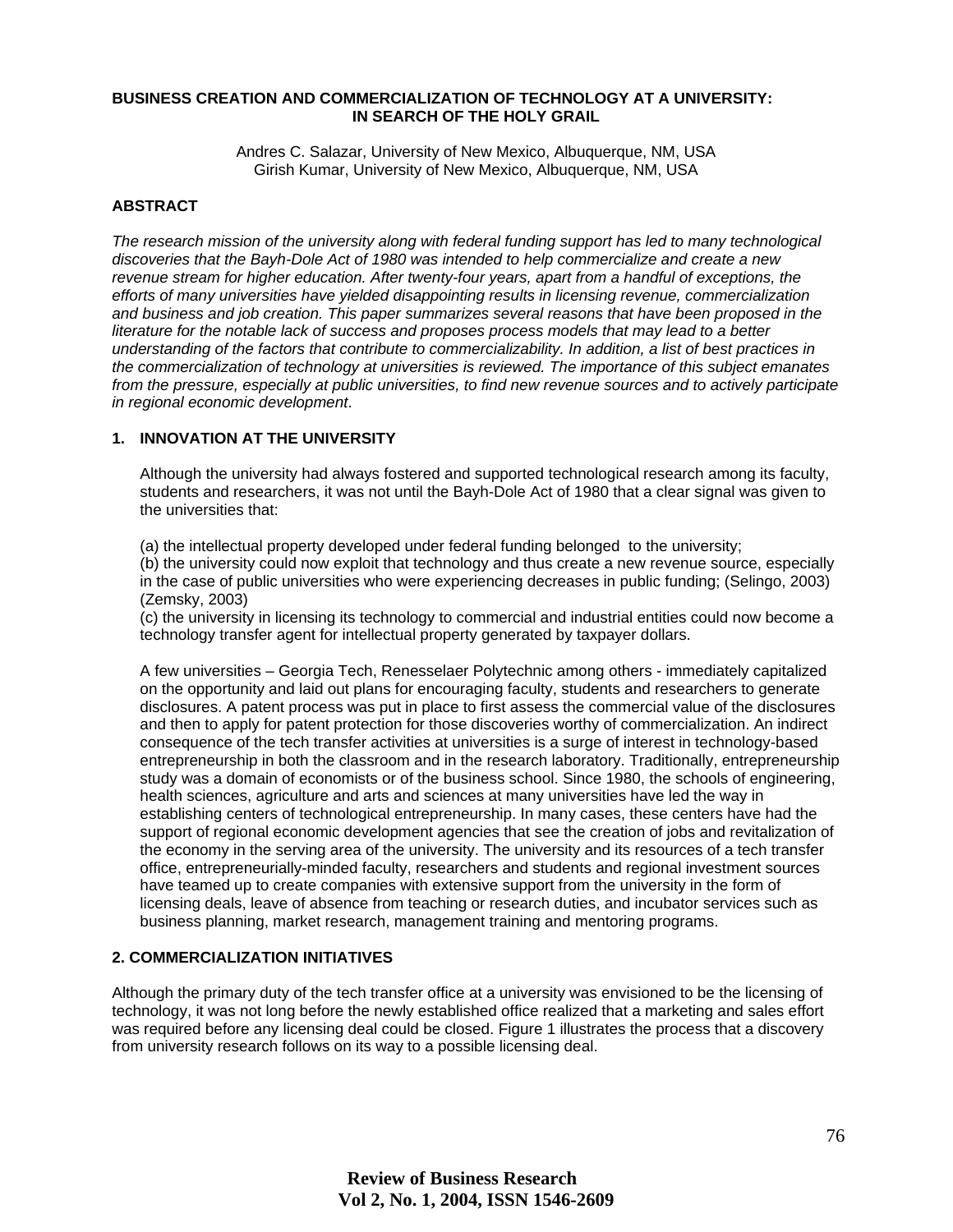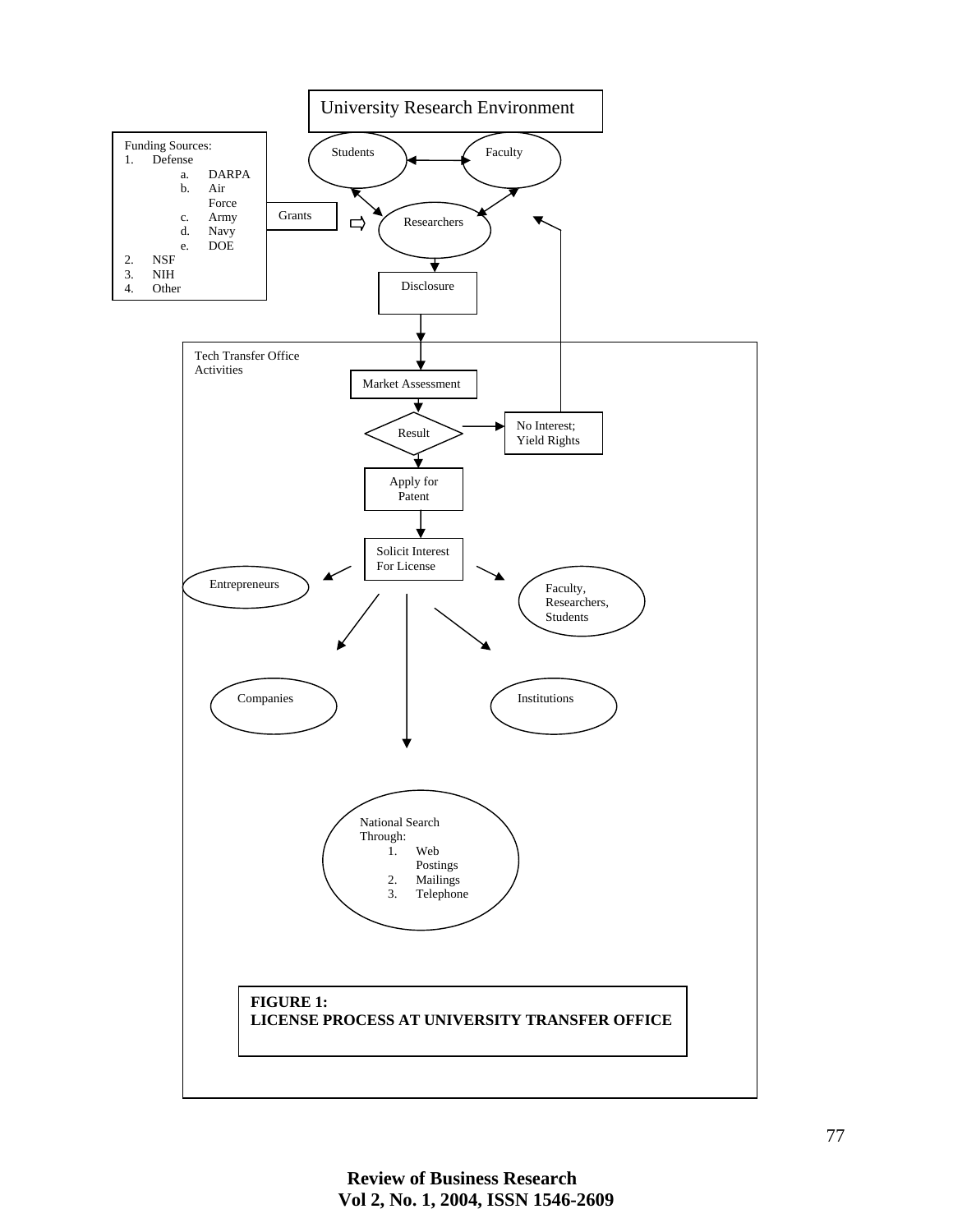This process does take time to complete and, of course, incurs expenses in the form of professional and legal staff time. Not every disclosure results in a patent since an assessment of the discovery may find that the disclosure has very little if any commercial value. According to the Association of University Technology Managers, in 1999, only a few universities were able to achieve an efficiency of 1 patent per million dollars of research grants. In fact, very few tech transfer offices at universities today recover their expenses through licensing revenue. One notable exception is Columbia University who has leveraged its association with medical research facilities and hospitals in the New York City to help develop intellectual property from which it receives record setting licensing revenues of nearly \$100 million per year. (Kalis, 2001, p. 5]

# **3. DEMOGRAPHICS OF UNIVERSITY ENTREPRENEURSHIP**

Research centers at universities focus on one or more technical areas that are of interest to federal defense or research agencies from which most of their funding originates. At times these research topics sponsored by federal agencies do not relate easily to problems whose solutions have commercial value. Often, university researchers and faculty and students are ill prepared to make the connection to societal needs in which commercial and industrial entities have more experience. Rarely do researchers and faculty in technology have the commercial experience or business training to see any connection between their topic of research and the satisfaction of a societal need. When a discovery is made in a research center, universities often do not have the resources to investigate its commercial value unless a formal disclosure is made to the tech transfer office. Many universities do not reward authors of discoveries for simply submitting the disclosure. Faculty who teach graduate courses and conduct research with graduate students have incentives to publish their results and tutor those students in the process of original research. Topics of this research follow the faculty member's interest or the objectives set by a research grant from a federal agency.

#### **4. UNIVERSITY POLICY OF BUSINESS CREATION**

The university's motive for supporting the creation of business from its own intellectual property is primarily for the generation of licensing revenue. Few universities are rewarded for exerting efforts in regional economic development although in the case of public universities, clearly such efforts economically benefit its constituencies in job creation and perhaps diversification of the regional economy. (Schmidt, 2002) (Klein & Associates, 1998) The creation of a new business requires investment, the quantity of which is dictated by the type of business involved. Regional investors in technology in the form of serial entrepreneurs, venture capitalists and angels do become partners to university efforts to support start-up companies. In some cases, the university itself, through its management of endowment funds, can become an investor of such start-up companies with the assistance of professional investment advisors. In this case, the university becomes an investor in the commercialization of its own intellectual property. (Fried, 2003)

# **5. BUSINESS TRAINING FOR STUDENTS AND FACULTY IN TECHNOLOGY FIELDS**

Advanced study in technology fields often entails intensive classroom and laboratory work so that students find it difficult to obtain concurrent business training through coursework or seminars administered at the business school. Some universities have addressed this problem through an integrated double degree program in both the technology field and the study of business subjects such as accounting, finance, organizational behavior, marketing and strategy. Other colleges have schools of engineering, health sciences or arts and sciences actually offer courses in business subjects as alternate "tracks" or electives. A "minor" in business is at times an option given to technology students. The decision to become an entrepreneur, or at least consider the possibility of becoming a member of an entrepreneurial team, can occur at any time during the career planning process of university students. Studies of successful entrepreneurs have shown that some students, while still undergraduates at a college, have already made the decision to start a company. It is this revelation that has led many universities to actually offer the opportunity for freshmen to take courses in entrepreneurship. Students are also offered the opportunity to attend seminars and take advantage of internships in small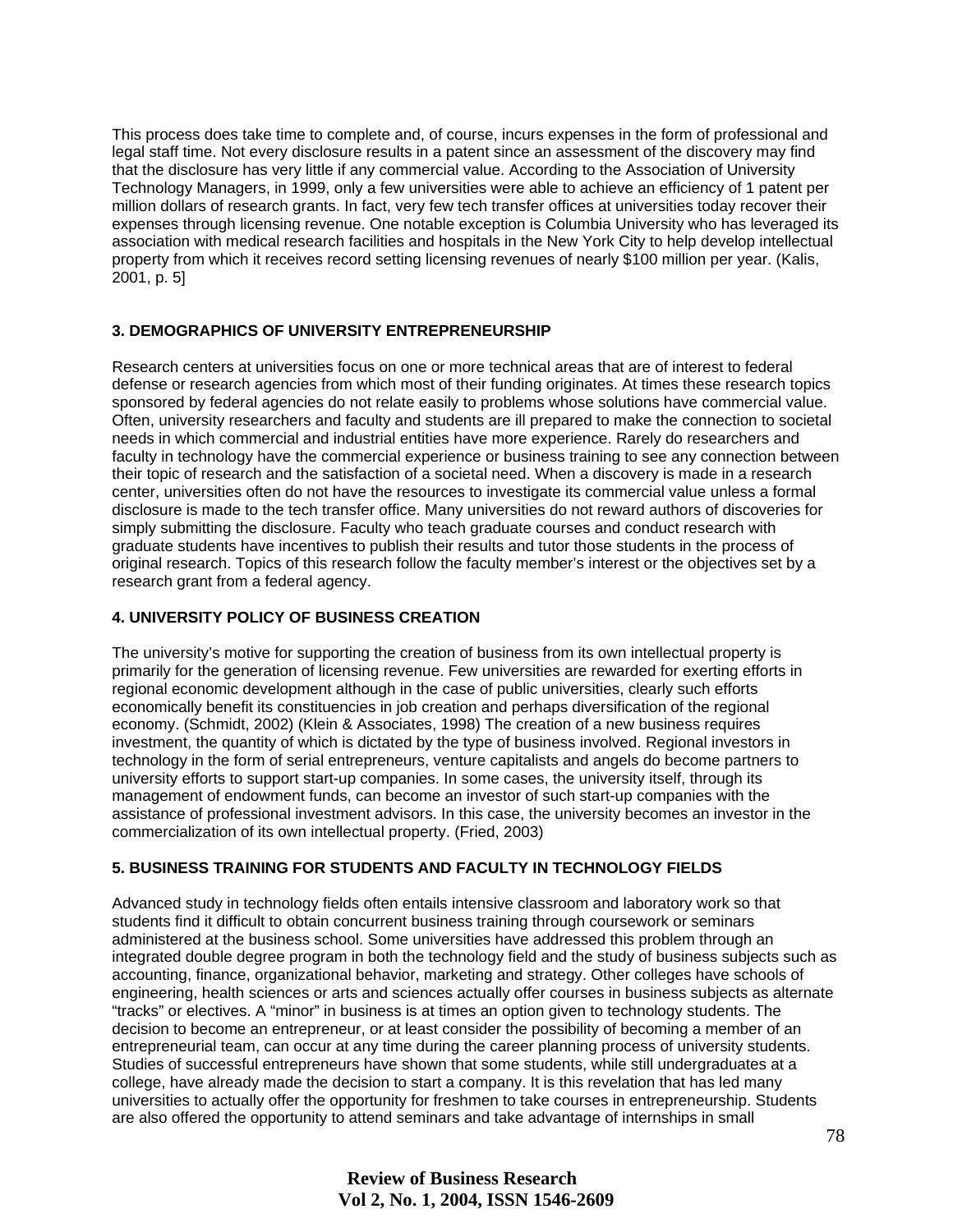technology companies where they can get some commercial or industrial experience while still a student.

#### **6. SUPPORT SYSTEMS FOR BUSINESS CREATION AT A UNIVERSITY**

 Best practices at business incubators focused in technology include making available services to startups such as the review of business plans, seminars in business topics, mentoring programs and the placing of student interns at incubated companies. An important policy that has been adopted at universities allows faculty members to take entrepreneurial leave without risking the loss of tenure track position. This is most useful for that faculty member who wishes to assist the start-up company in the development of technology but does not wish to become a permanent member of the entrepreneurial team. Another policy that universities have adopted in the commercialization of its intellectual property is the direct investment in the company that has licensed its technology. The investment is usually made as a limited partner through a professionally managed investment company.

#### **7. PROGRAMS FOR SENSITIZATION OF COMMERCIALIZABILITY**

Another approach for increasing the awareness in faculty and researchers of the commercial value of a discovery is to actually encourage the interaction of university research with the commercial world as illustrated in Figure 2.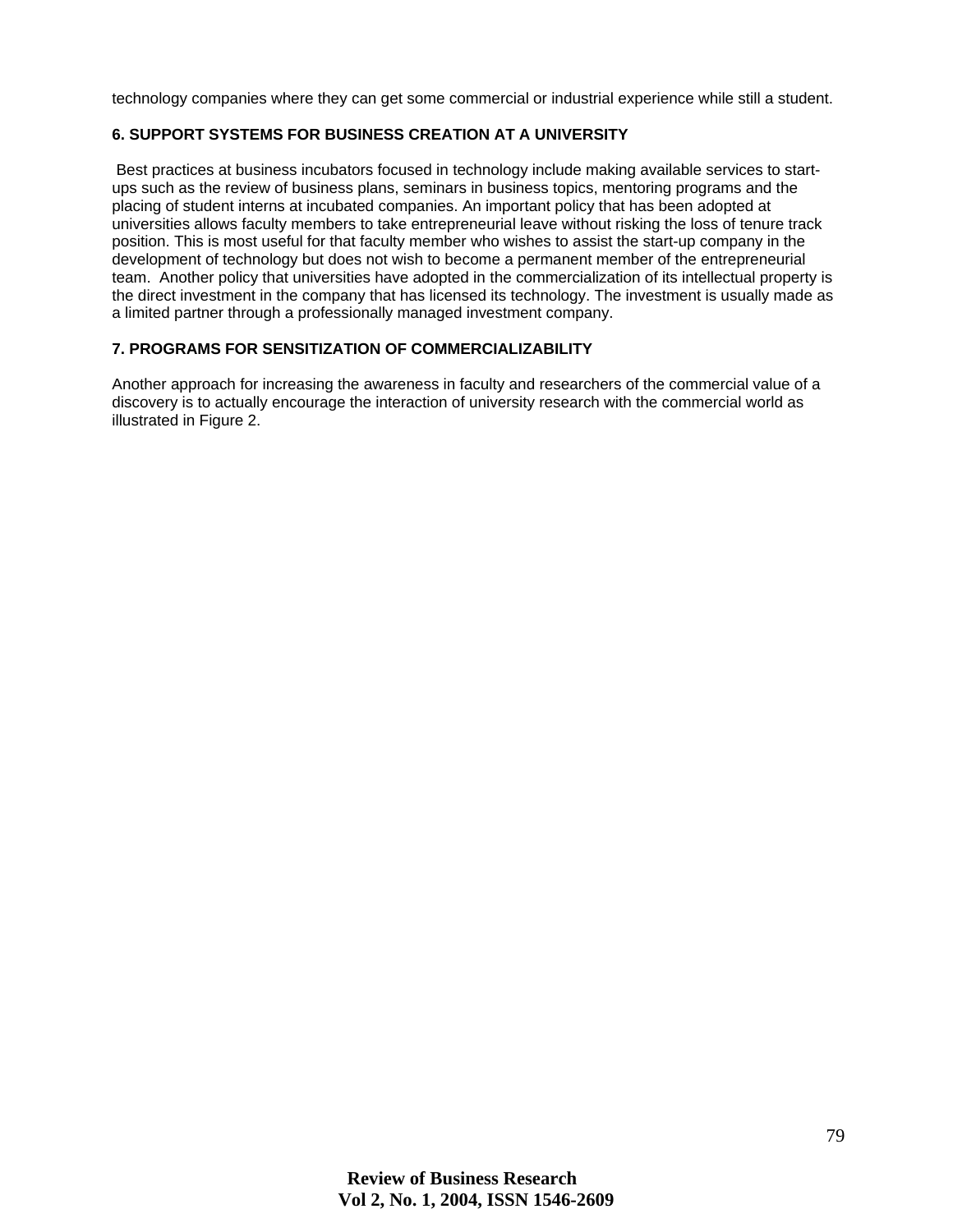

The results of the research are jointly owned by the university and the commercial sponsor. Hence, intellectual property created by the research has a ready market in the sponsor. Students get an appreciation for conducting research that has an immediate societal need. Further research work by the faculty member in the topic of commercial interest could very well be sponsored by the same commercial entity or a federally funded research grant that may be broader in scope. The joint project between academic and commercial parties can also address the "premature" disclosure problem that university research creates by insisting on publication as soon as possible. Such disclosure practices discourage commercial sponsors who wish to capitalize on discoveries before the competition does and perhaps wish to patent the discovery as well before any publication of the academic research. From the university or an overall research perspective withholding publication causes concern that research progress can be delayed. (Gibbs, 1996)

.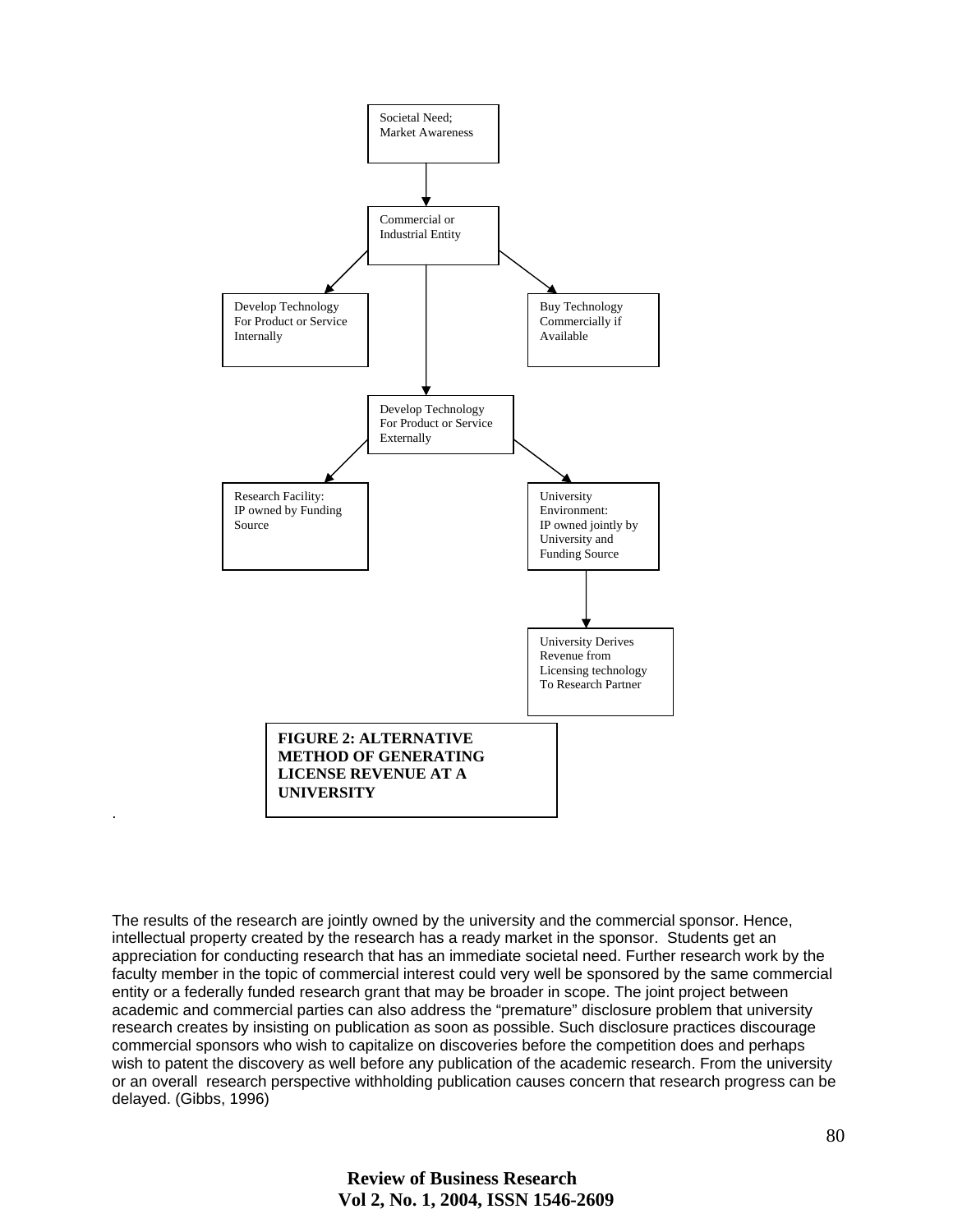Another program along these lines is sponsored by the Space Alliance Technology Outreach Program (SATOP) by NASA. A faculty member volunteers his/her time (limited to a number of hours of consultation) to work with a small company experiencing a problem involving technology that is in the area of expertise of the faculty member. A stipend is paid to the university for the consultation. A prior arrangement is made between the university and the faculty member as to how much of the stipend will be kept by the university, the rest constituting compensation of some form for the faculty member. The point here is not the compensation but that the faculty member gets experience in solving a problem that has commercial value. A research topic can very well be formed from this experience that the faculty member has undergone.

# **8. UNIVERSITY POLICY ON ENTREPRENEURSHIP AND COMMERCIALIZATION OF IP**

Many universities encounter difficulty in working with commercial or industrial entities due to what is commonly known as the "anti-donation" clause in either state statutes for public universities or as regulations that private universities follow due to their non-profit status. The clause was originally instituted to prevent non-profit organizations from assisting commercial or industrial entities from taking advantage of their facilities and other resources without due payment. The exact amount of "due payment" is thus difficult for a university to establish and many simply discourage any collaboration between university staff and commercial entities that utilizes university property, equipment or other resources. In addition, universities have traditionally been warned by commercial organizations that they should not "compete" with services already offered by them. These issues may explain why only 7% of research funding at universities is from the commercial or industrial sector. (Table 4.1 in NSF, 2004) Nevertheless, some universities have found ways to establish successful partnerships with industry based on economic development activities "formed around mutual needs, market demands, and the potential of value added as a result of teaming." (Ryan & Heim, 1997)

The policy that a university owns all intellectual property created on its premises or under its guidance greatly inhibits the learning of commercial value in research. Many would-be sponsors of university research from the commercial or industrial sector insist on some joint ownership agreement of the IP created from the research. Progress in this area would result in an increased level of commercial value of university research. Similarly, the use of the university facilities and resources by start-up companies for in kind payments made on behalf of the start-up by economic development agencies would help in commercializability of university IP.

Finally, the tradition of hiring junior faculty straight from graduate school has undoubtedly kept university payrolls low. However, the tenure track system typically "locks in" junior faculty into a purely academic career with little opportunity to gain commercial or industrial development experience except in other research facilities of governmental agencies or large industrial companies. Such non-academic experience does not lead to learning the commercial value of technological discoveries but simply duplicates the same research environment they have at a university. Another initiative that can be taken is in the desired qualifications of new faculty hires. The university, especially in the professional fields such as health sciences, engineering, business, law and architecture, could consider hiring faculty who have worked on commercial applications of their field of study. These faculty members are well suited to assess the commercial value of discoveries made in their research.

# **9. SUMMARY AND CONCLUSIONS**

A set of best practices for commercializing technology have emerged from the experience gained by universities since the passage of the Bayh-Dole Act of 1980. These practices are summarized in Table 1.

| No.            | Practice                                           | <b>Desired Result</b>           |
|----------------|----------------------------------------------------|---------------------------------|
|                | Industrial Partner Engaged at Project Initiation   | Licensee Commitment             |
| $\overline{2}$ | Faculty Aware of Commercial Application            | Minimize market study for       |
|                |                                                    | commercializability             |
| l 3            | Flexible university policy for joint IP ownership, | Provides incentive for          |
|                | commercial research partners                       | commercial partner to invest in |
|                |                                                    | research                        |